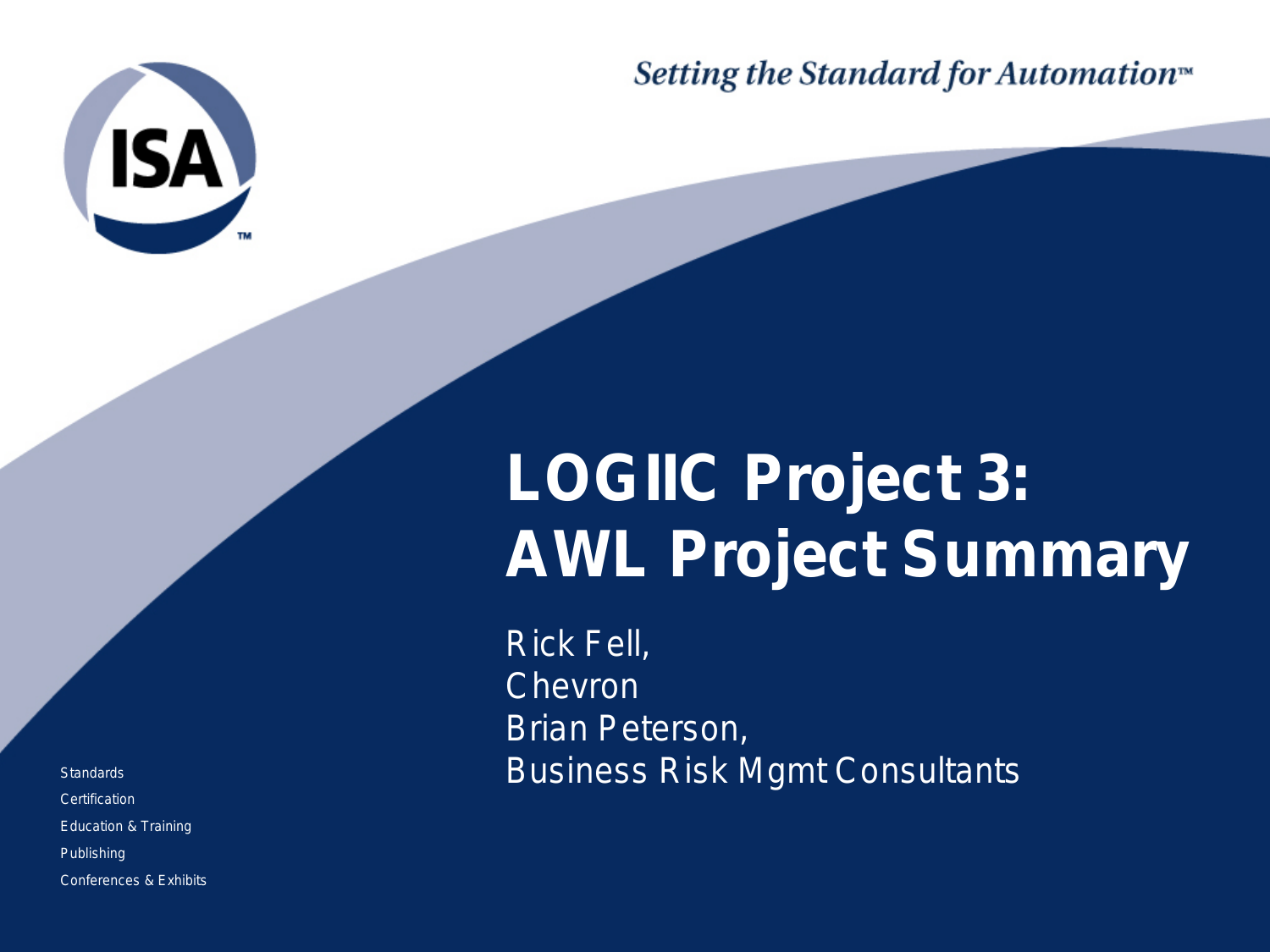#### **Presenter**



- Rick Fell….
- Brian Peterson is the principle consultant at Business Risk Management Consulting LLC which provides global consulting services to ensure companies achieve Information Risk Management Compliance. He has worked in the Information Risk field for over 15 years. Brian developed program and implementation tools for Information Security, SCADA Security, Privacy, and BCP. Brian holds a degree in Business Administration from Saint Mary's College in California.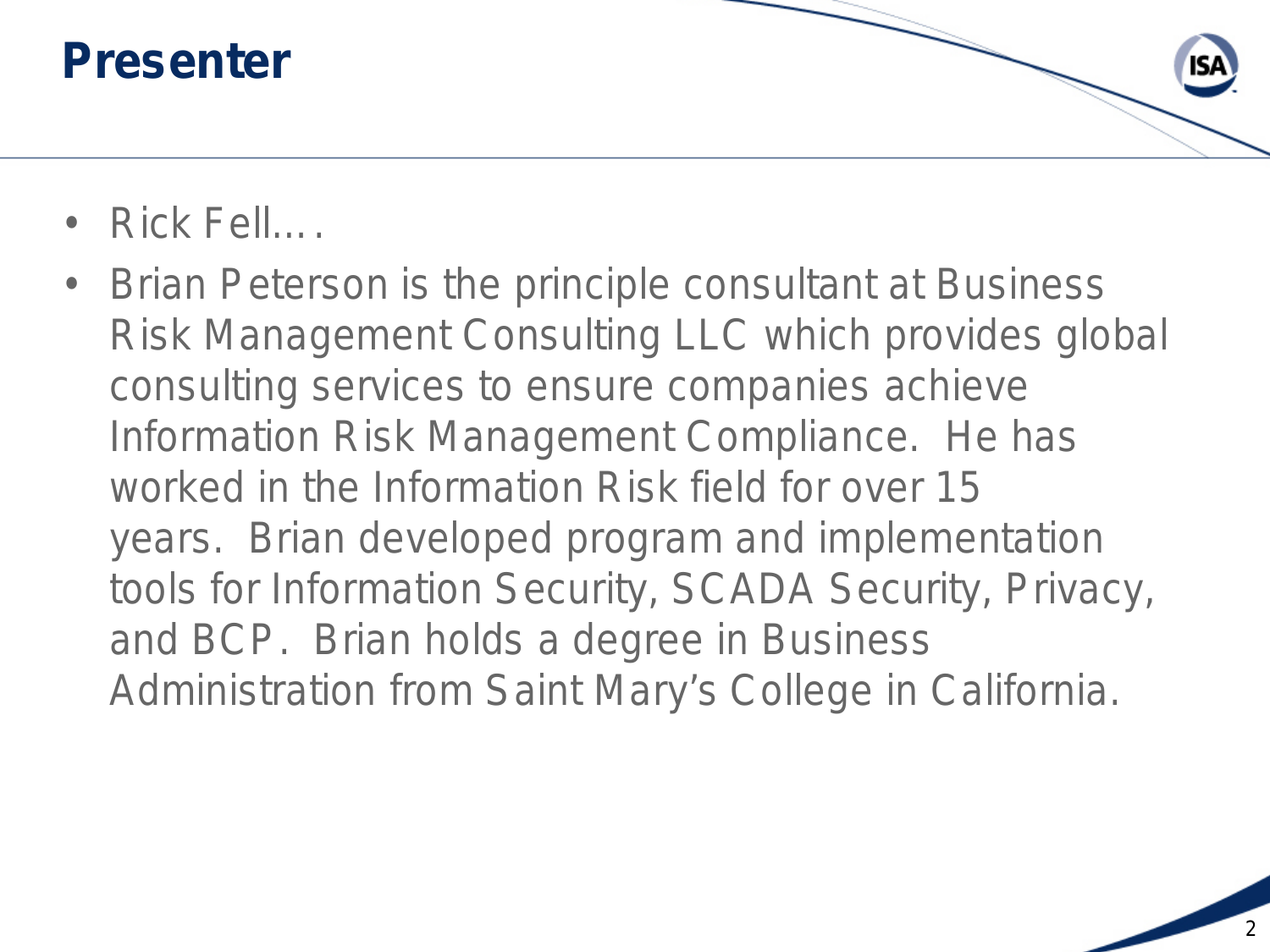## **Host Protection Business case for the project**

- Protection of process control data, networks, applications, and host operating systems, particularly in multi-vendor environments, is a critical, ongoing requirement for the Oil & Gas sector.
- The threat to a control system's availability, integrity and access is real, and attack methods and tactics are diverse. These are evidenced by the recent StuxNet attacks.
- A loss of control over a critical process potentially results in production loss, economic cost, environmental impact, facility damage, personnel injury, and loss of life.
- The exponential growth in cyber threats, attempted and successful, malicious or unintentional combined with operational demands for increased system reliability and availability motivate the need for a better approach.
- System maintenance increasingly centers on patching vulnerable automation software and operating systems, many of which have reached manufacture end-oflife, are unsupported by the vendor, and/or lack economic basis for replacement.
- This situation presents a formidable challenge to facility owners demanding process automation and environment reliability.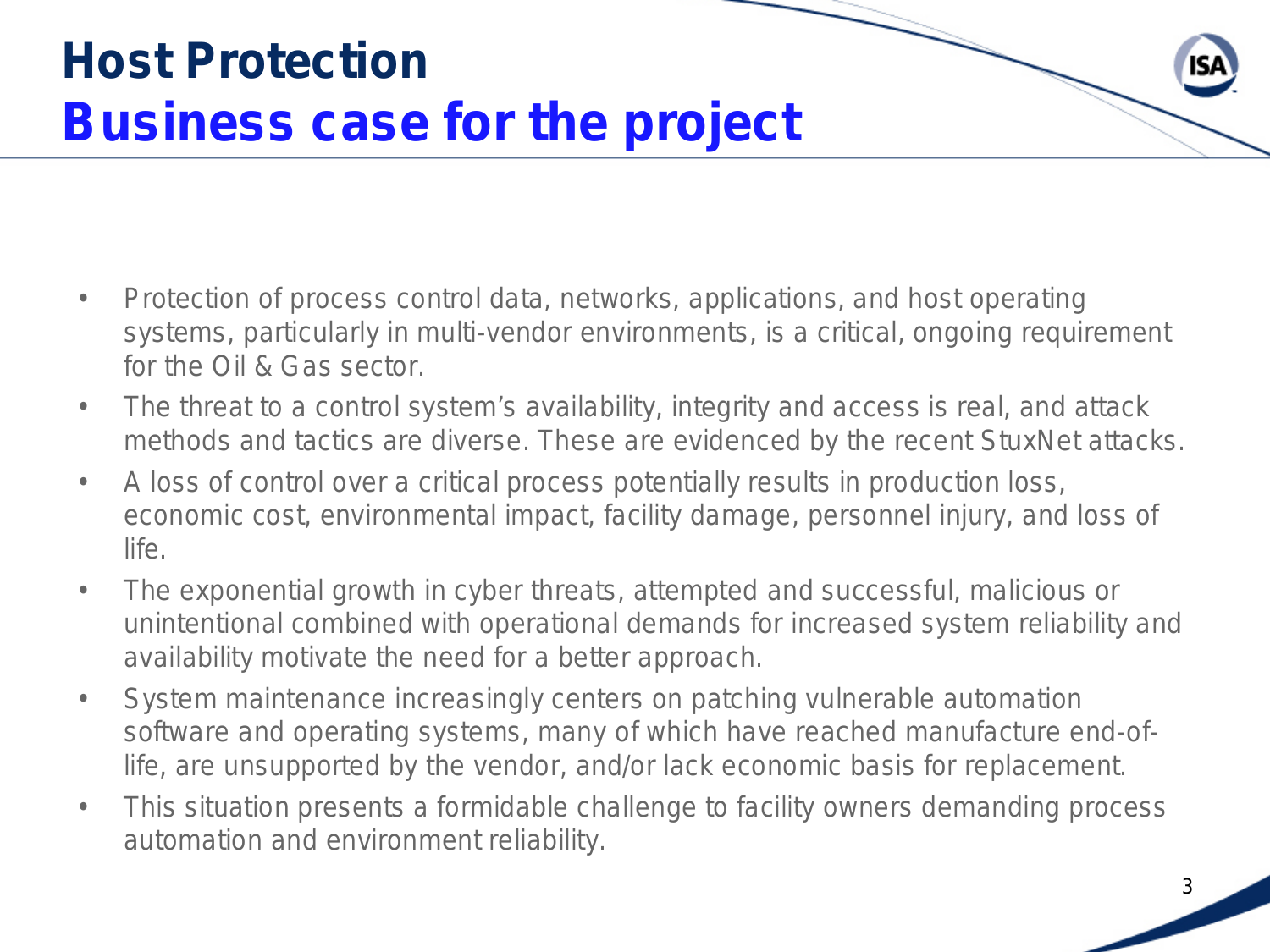## **Host Protection Components Understanding common solutions**

- **Anti-malware** (Virus, Trojans, spyware) solutions scan systems for executables matching known signatures.
- **Host Intrusion Prevention Systems** (HIPS) encompass a broad range of technologies including combination of behavioral monitoring, signature detection, host firewall, and application control.
- **Host Computer Firewalls**: A firewall examines communications between a given computer and the network and permits or blocks network packets based on a pre-defined rule-base.
- **Application Control/Application Whitelisting** (AWL) defines what applications are allowed to run and blocks everything else.
- **Memory Protection** is often offered with AWL solutions to prevent execution of unknown code that may be loaded into memory to bypass normal AWL execution prevention
- **Device Control** is offered with some AWL solutions to disable external devices (like USB)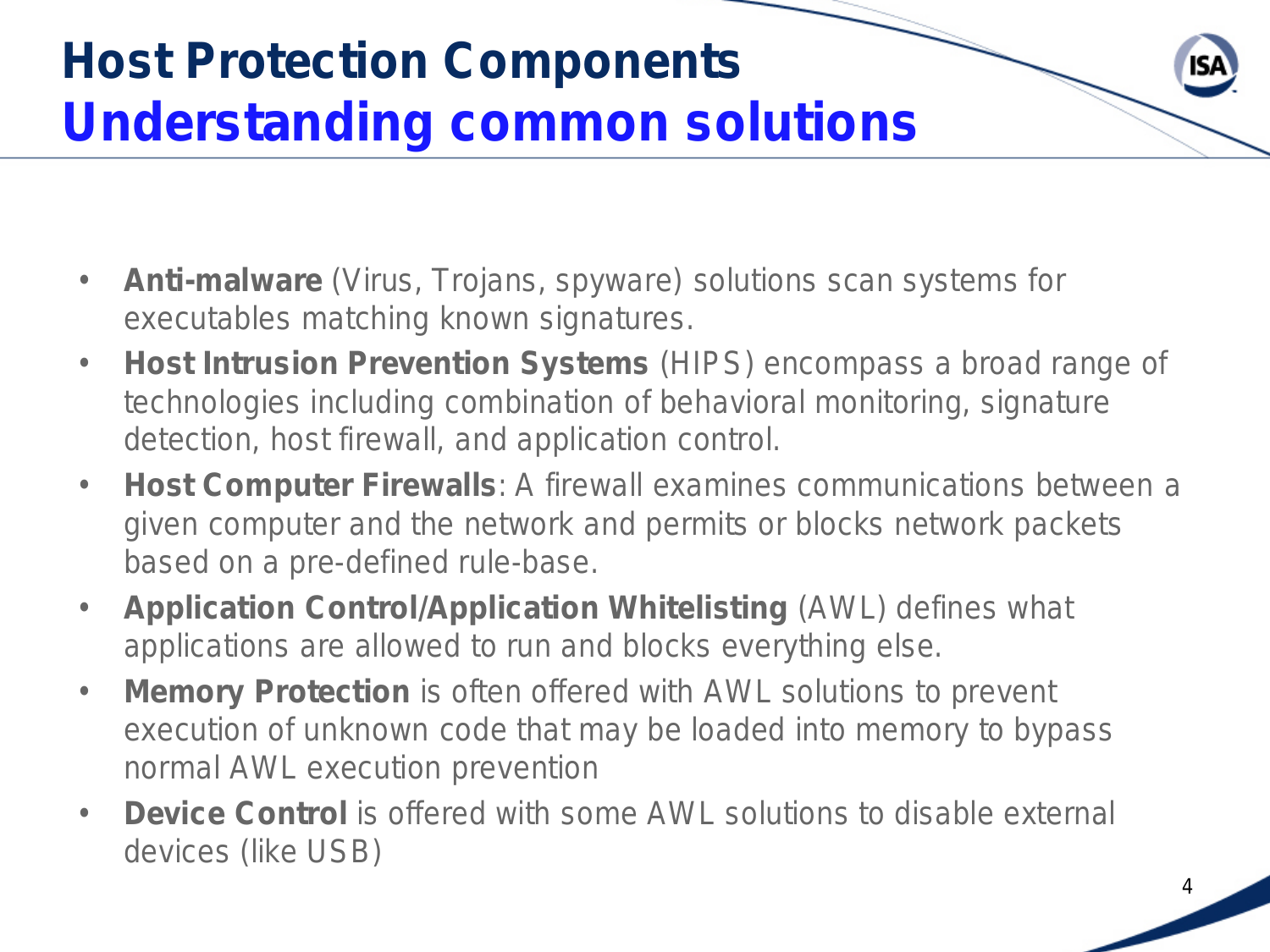## **AWL vs. AV Comparing Application Whitelisting to AV**

- AV is based on maintaining a "blacklist" of known bad file patterns or signatures that represent viruses or other malware (AV proactively removes malware)
	- Exponential growth of the number of entries in the AV blacklists and also the rate at which new entries are added, led to the emergence of whitelisting technology
- AWL maintains a "whitelist" inventory of known files (assumed to be good)
	- AWL does not have the ability to prevent execution of files with malware
		- If you whitelist a file that is bad it will execute
- AWL doesn't address all forms of program code execution (IE, Word, etc.)
	- Some applications import and run code that does not originate from an executable file

|                                  | What is bad ("black")                           | What is good ("white")                           |
|----------------------------------|-------------------------------------------------|--------------------------------------------------|
| <b>Policy (default) stance</b>   | Default-permit                                  | Default-deny                                     |
| <b>Facility access example</b>   | No-access list (terminated staff, known         | Access permission previously arranged for        |
|                                  | criminals, etc.)                                | staff, others, etc.                              |
| <b>Computer security example</b> | <b>Antivirus</b>                                | Application whitelisting                         |
| <b>Main motivation</b>           | Easily finds bad things without impacting those | Tighter security because anything not            |
|                                  | not on the bad list                             | explicitly listed as good is questioned          |
| <b>Main problem</b>              | All bad things may not be on the list (leads to | All good things may not be on the list (leads to |
|                                  | "false negatives") permitting access/execution  | "false positives") preventing access/execution   |
|                                  | when it should not occur (e.g. malware executes | when it should occur (e.g. business disruption)  |
|                                  | or bad guys get access)                         |                                                  |
|                                  |                                                 |                                                  |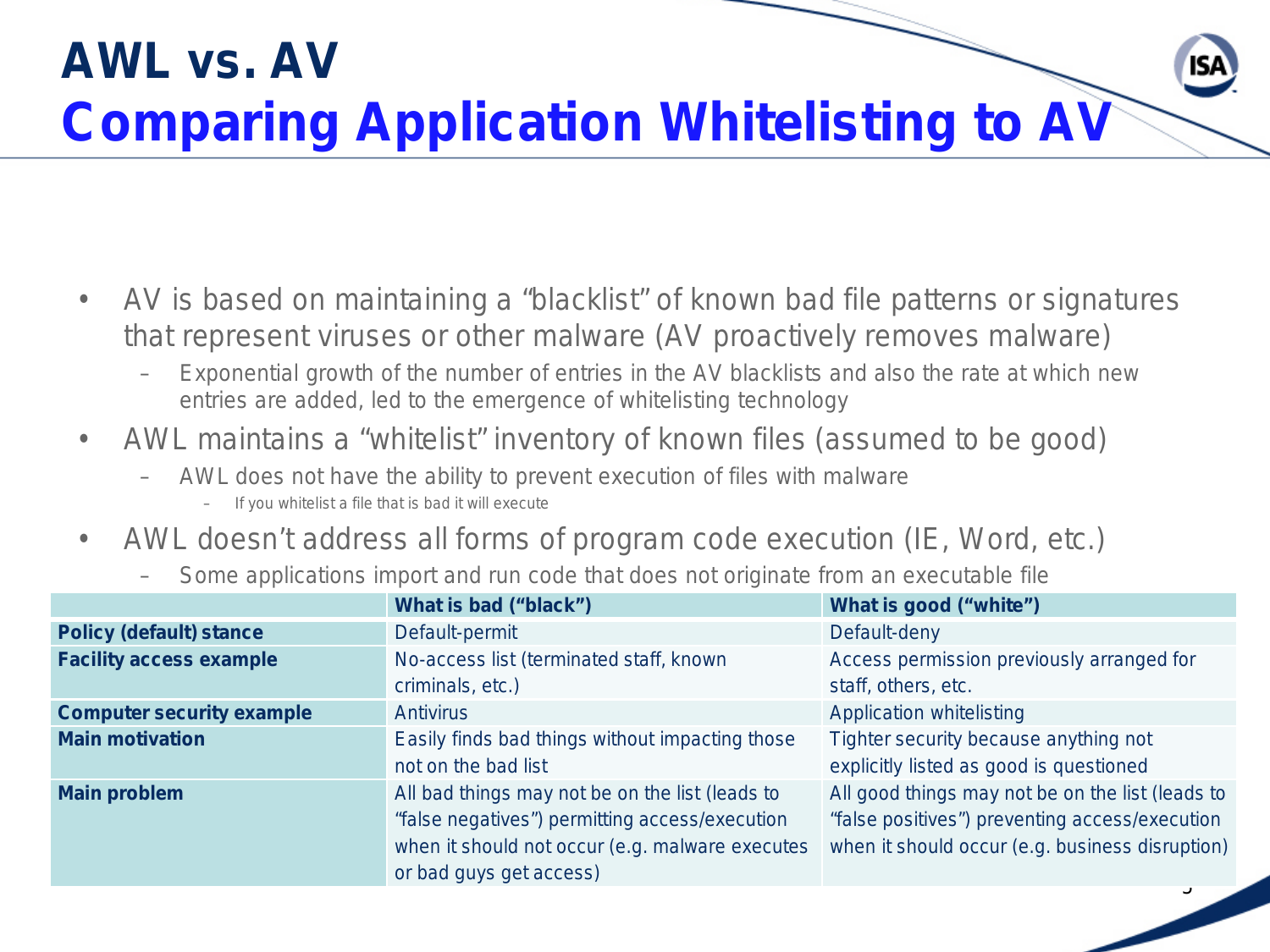

- Project Goal : lower complexity, cost, and administrative overhead of host protection, without adversely impacting system reliability or performance
- Project Objectives:
	- Determine how AWL integrates with current AV solutions
	- Understand best combination of host protection security solutions AWL and AV
	- Assess how AWL solutions impact maintenance effort (e.g. AWL maintenance, OS and application patching, AV signature updates)
	- Develop a single AWL solution that can support multi-vendor automation systems, when possible (which is a goal for some LOGIIC members)
	- Enable deployment of AWL solutions into automation environments by obtaining automation vendor accreditation
	- Verify the effectiveness of AWL solutions particularly to manage StuxNet-type and other zero-day attacks
	- Identify how AWL solutions can support various Legacy components (e.g. OS, process control systems)
- We evaluated technologies reasonably mature and available for testing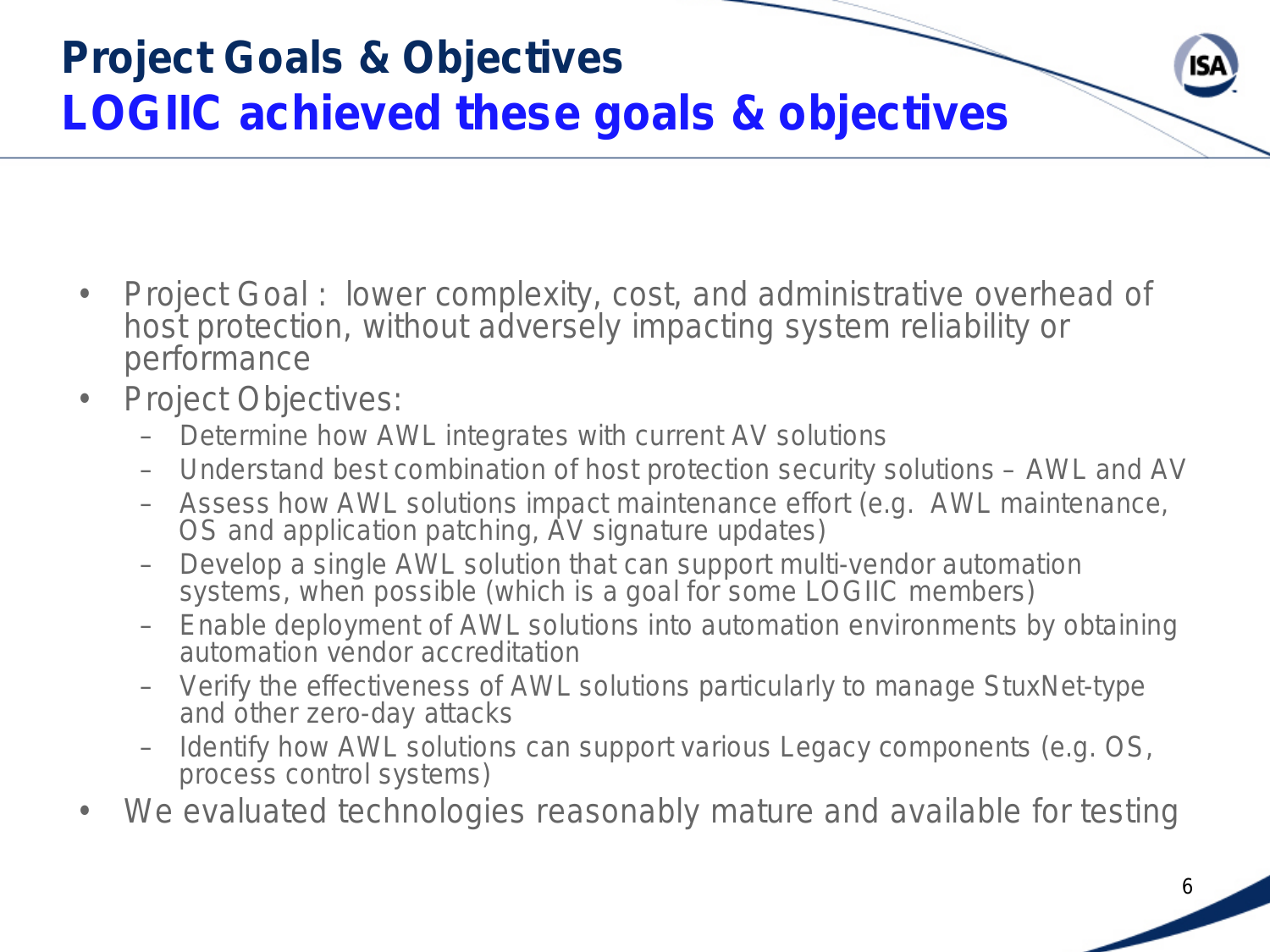## **Project Scope & Major Activities Project activities performed by LOGIIC**

- Generate a short-list of technology/vendor candidates to participate in project
- Select a test environment consisting of typical assets found in ISA-99's reference architecture Level 2-3.5 zoned, windows-based test environment, instrumented with solutions representative of best-practice security
- Assemble and develop a test suite of malware and attacks of particular concern in automation environments
- Develop vendor selection criteria and test evaluation criteria
- Evaluate solutions effectiveness by running a test suite against a baseline configuration (with AV and without AV) and candidate AWL solutions
- Finsure AWL solution is secure from attacks
- Document "host protection' best practices, processes, and procedures with some relative measure of effort, easy of use, etc.
- Evaluate AWL risks that effect automation processes (e.g. change mgmt)
- Publish the base-line recommendations and practices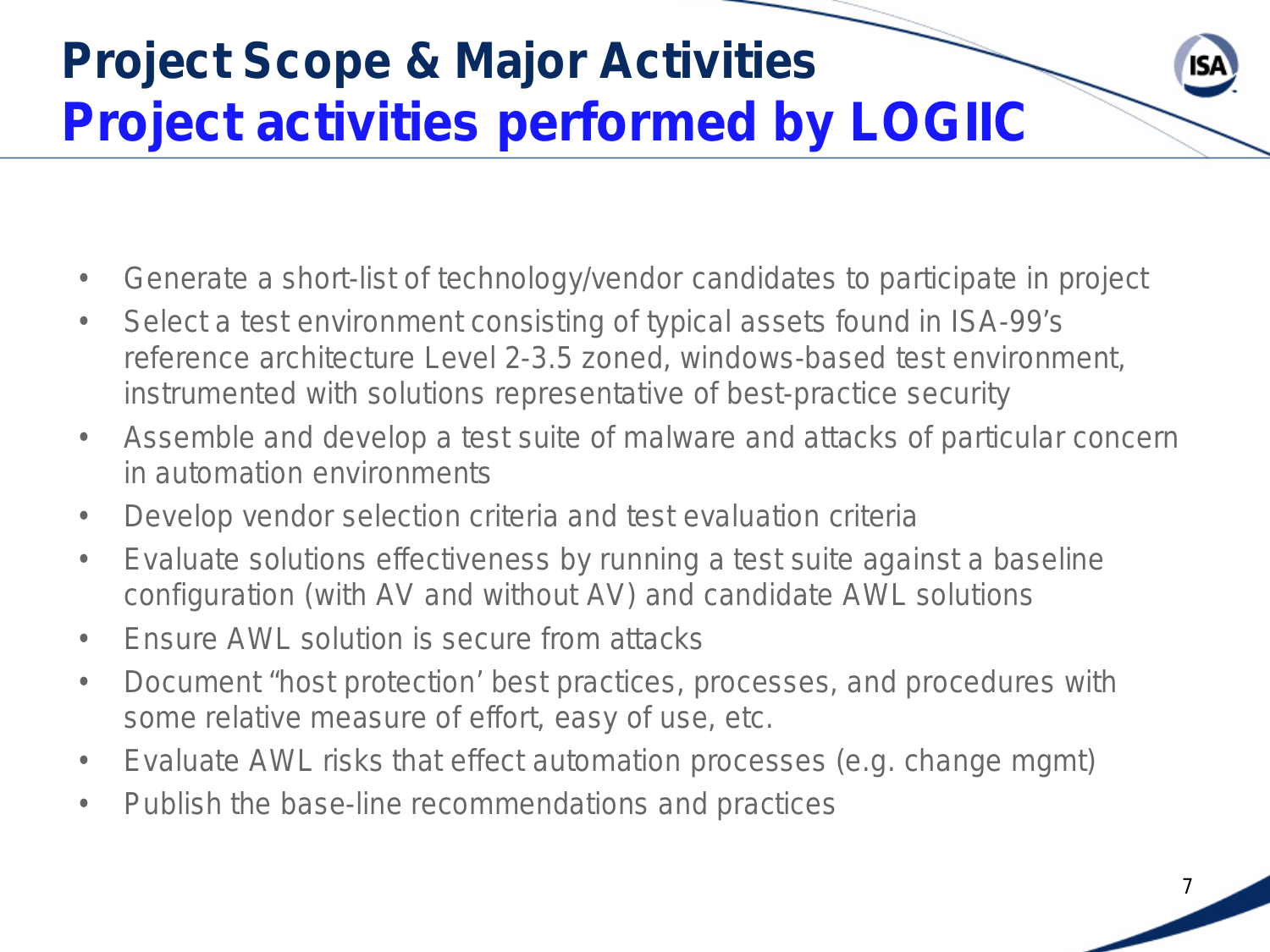## **LOGIIC AWL Evaluation Criteria How we evaluated AWL test results**

- Show Stoppers Evaluation Criteria
	- Excessive Client installation time greater than 5 minutes
	- Significant Air-gap (stand-alone) issues that prevent AWL management
	- Negative performance impact (e.g. CPU) on BPCS (Basic Process Control System - specifically HMI)
- **Other Key Evaluation Criteria** 
	- Effectiveness to prevent malware
	- Operational complexity: Easy of deployment and use of AWL
	- Ability to apply solution into Installed Base and new projects
	- Memory protection to prevent execution of unauthorized files
	- Costs (deployment, operational) of AWL solution
	- Automation vendor Accreditation/support of AWL solution(s)
- An evaluation test template was developed which will be shared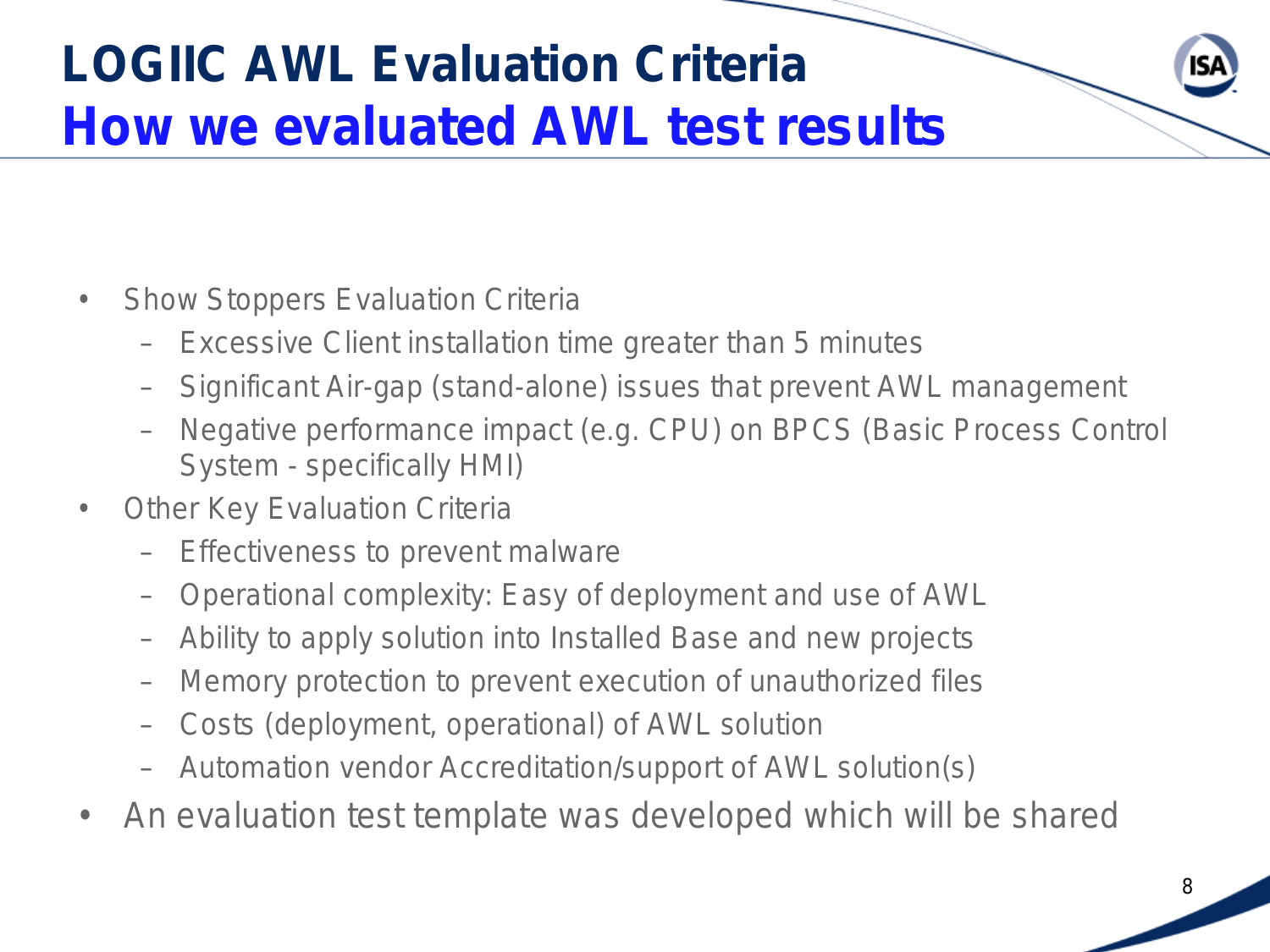## **LOGIIC AWL Technical Approach How we evaluated AWL test results**

- Assessment Methodology:  $R(f) = TxVxC$ 
	- Measured performance of technology by defined, realistic scenarios rooted in existence of a plausible (T) threat, existing (V) vulnerability, and observed (C) consequence.
- Assessment Approach
	- Clearly defined AWL, what it is, and what it is not
	- Considered several constants in control system environment: the need for 24/7/365 uptime, operational situational awareness, unobstructed access to system during incidents, and lifesafety criticality of data and control decision integrity
- Analysis of Findings included consideration of data sources:
	- Baseline information gathered from technical scans, vendor documentation and discussion, and network reconnaissance
	- Performance during technical red teaming and exploit response
	- Observations during the assessment
	- Usability testing
	- Completion of functional test matrices
	- AWL and automation vendor roadmap discussions were also considered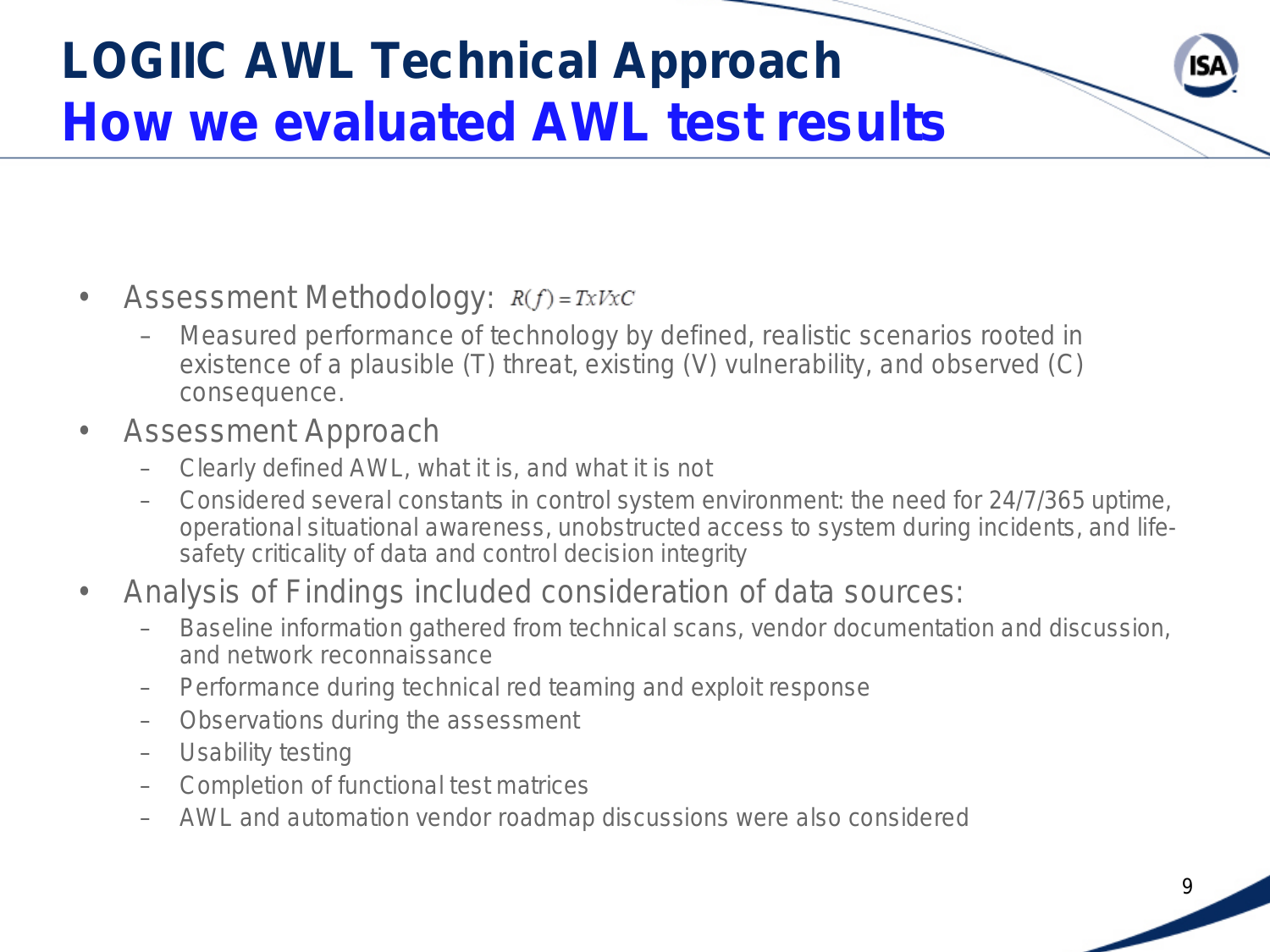

## Project Conclusions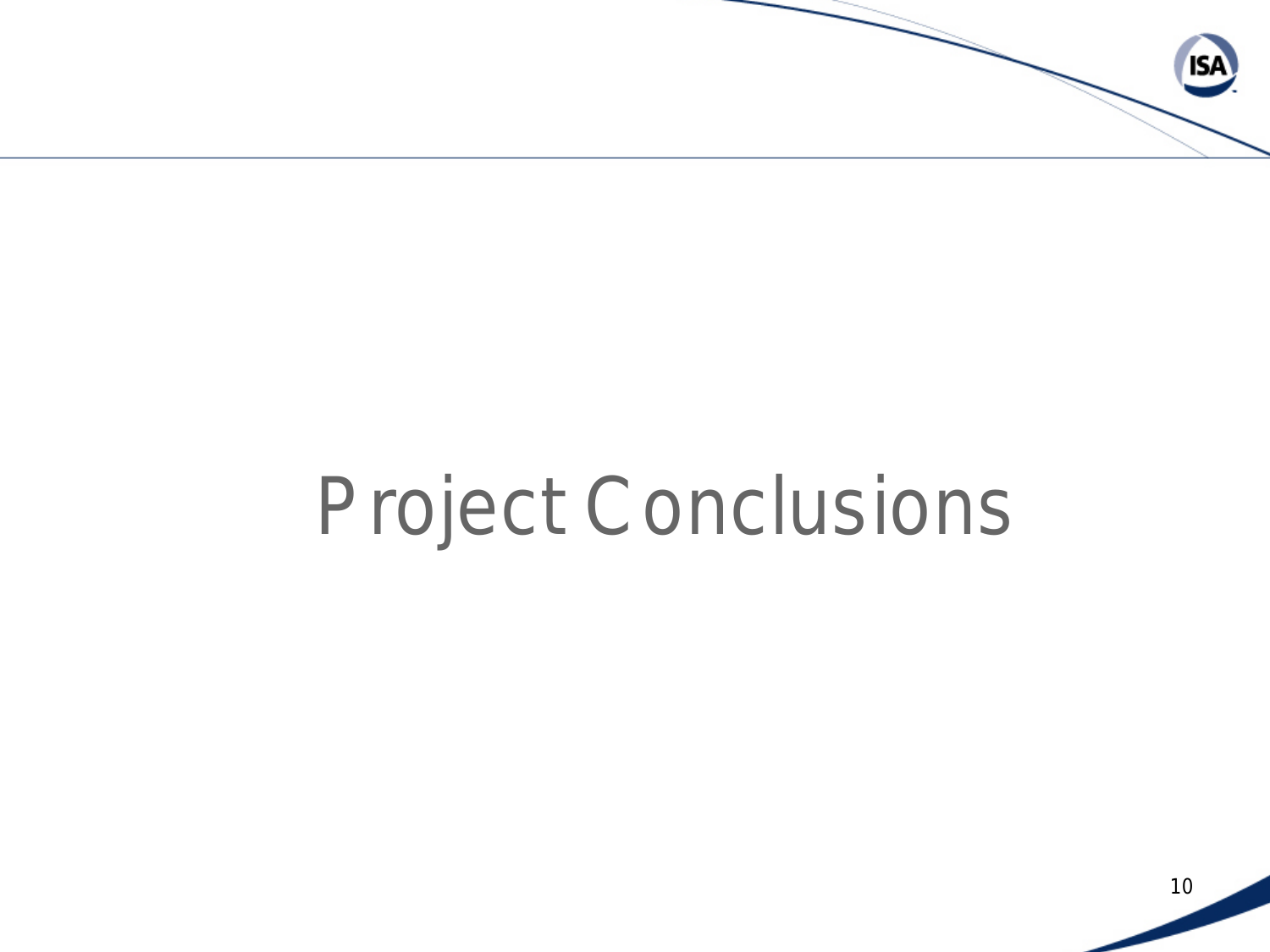## **AWL Value Conclusions Summary of LOGIIC Conclusions**

- AWL provides good protection against execution of files on systems, media, etc.
	- AWL prevented Stuxnet in the lab (e.g. like before AV signature was developed)
	- AV is recommended to prevent executables with known virus
	- AWL provides protection when A/V signature and patches updates are infrequent
- AWL addresses threats not addressed by AV or patching
	- AWL may reduce criticality/frequency of AV updates, OS and app patches
- AWL is most effective for systems that repeatedly perform the same functions with minimal changes (e.g. static apps and functions)
- AWL adds more value for older systems and increases in value as newer systems become older
	- AWL is more effective on older OS (e.g. Windows2003/XP) vs. new OS (e.g. 2008/Win7) because new OS has up-to-date built-in security controls
- AWL may be better suited for a subset of BPCS systems, rather than facility-wide deployment (based on criticality of BPCS) – particularly when A/V is not practical
- A single AWL enterprise solution is desirable, BUT
	- AWL vendors don't support some Install Base
	- AWL may not be cost effective or operational practical in some cases
	- Alternative Host Protection strategies may be appropriate in some cases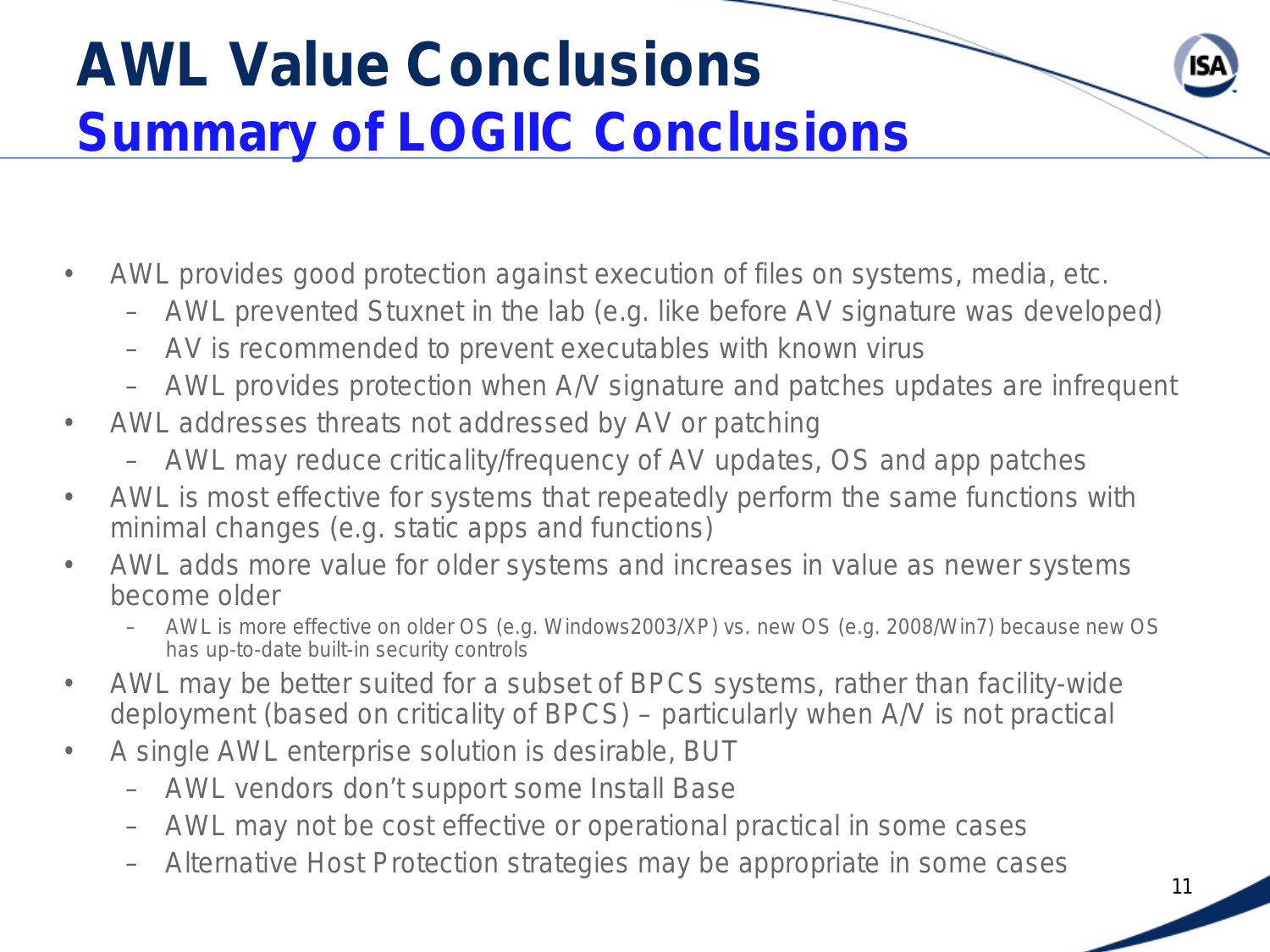## **AWL Other Benefits and Limitations Summary of LOGIIC Conclusions**

- Other Benefits of AWL
	- AWL creates an accurate inventory of your applications
- Limitation of AWL:
	- AWL doesn't protect against all attacks
	- Some memory protection solutions require signature updates and/or custom rules
	- Maintenance and end of life for AWL solutions may present challenges in the future
	- AWL will trust all software delivered by a trusted updater
- Benefits with Limitations
	- Change Mgmt and Release Mgmt processes must be improved with AWL
		- BUT if they are not there could be a disruption in automation system availability
	- Device Control can be a valuable tool to prevent introduction of files (e.g. USB)
		- BUT some vendor implementations make solutions difficult to maintain
		- Note: Device Control is not inherently part of AWL but is often offered with the solution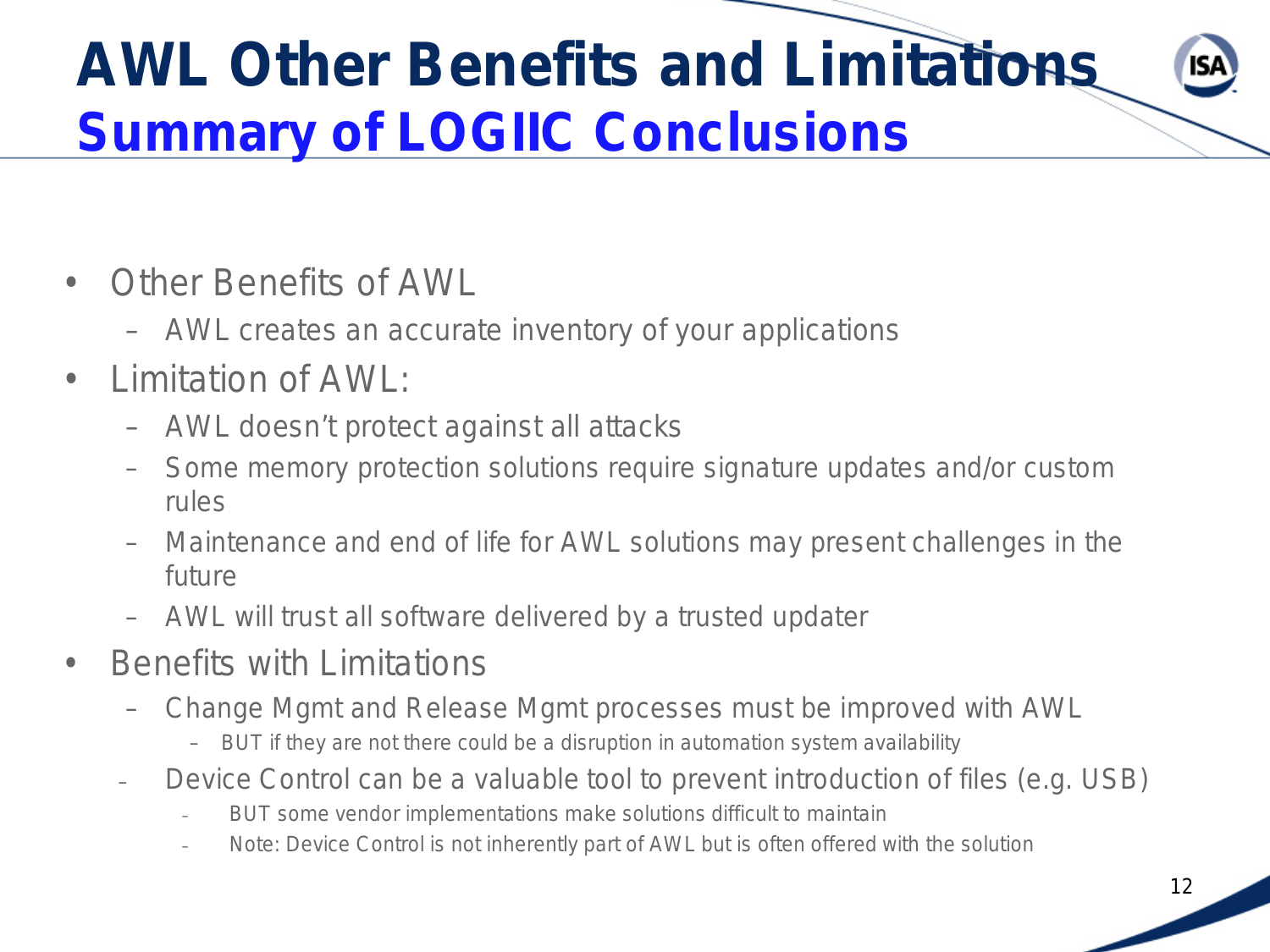## **AWL Selection Considerations Specific to your company BPCS**

- Resource load on the system (CPU usage and memory) varies by memory protection product and/or Automation Application
- Effort required to interface AWL with AV
	- AWL/AV suite often works together better than heterogeneous solutions
- Your typical BPCS architectures and support capabilities vs. AWL solution requirements (e.g. AWL server hardware, software distribution, etc.)
	- Comparing your BPCS connectivity, remote sites, and staff skills to AWL Architecture and support complexity
- Your Legacy (OS) requirements vs. supported OS in AWL
	- AWL vendors support for legacy systems varies
- Your functional requirements vs. AWL capabilities
	- Understand your most critical functions vs. AWL product capabilities
- Your typical Asset Life Cycle for BPCS systems
	- Older assets gain greater value from AWL than newer assets
- Your likely AWL overall cost of ownership for each AWL solution
	- Admin costs and number of AWL licenses vary greatly by vendor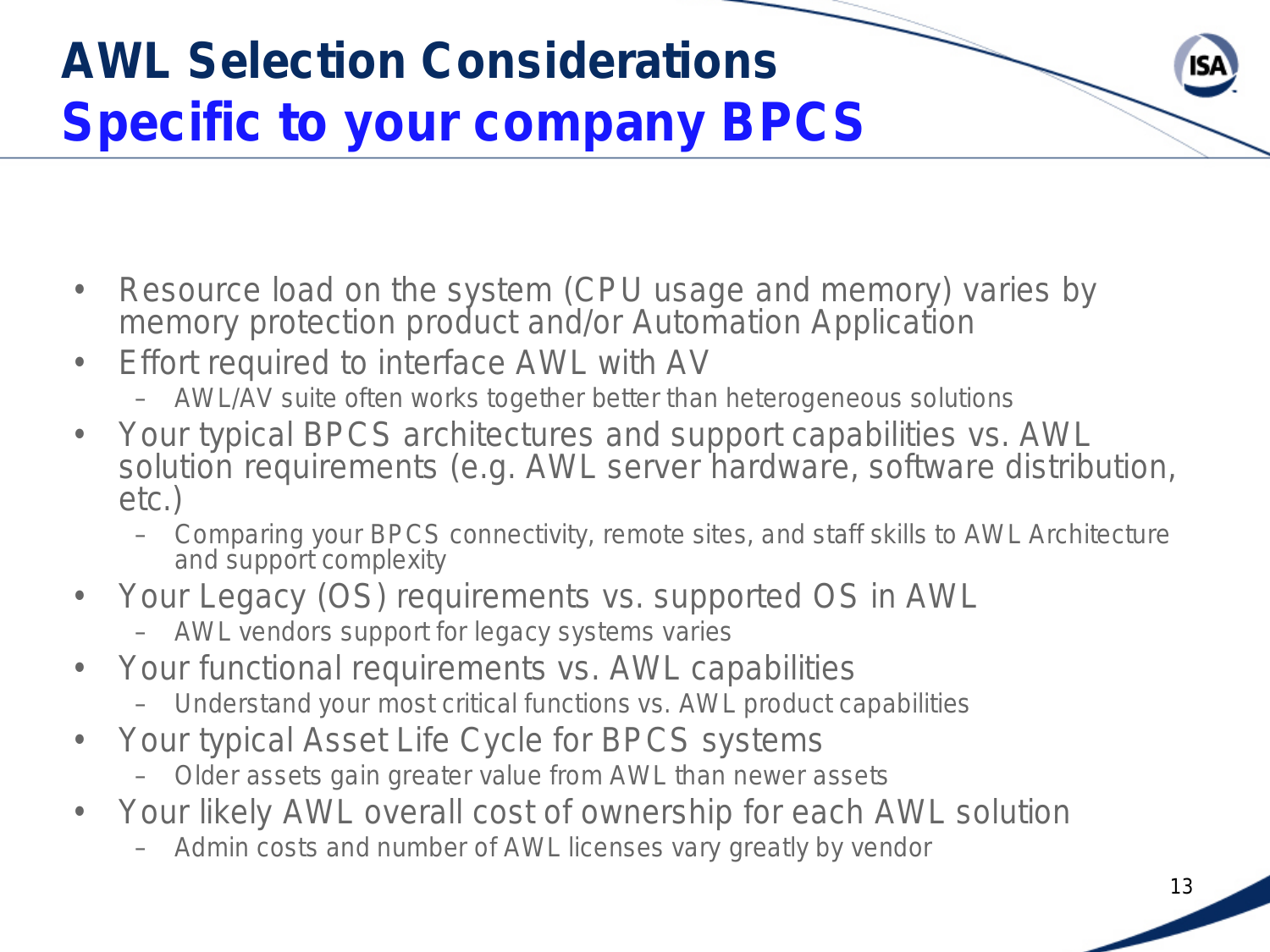## **AWL Configuration Considerations AWL configuration and maintenance is critical**

- AWL requires careful implementation and AWL policies
	- AWL requires fine tuning for operation of critical functions and for system changes/updates
- AWL must be implemented and maintained correctly which can be resource intensive (varies by product)
- Memory protection has limitations
	- System restart required for some memory protection (and AWL)
	- Memory protection ineffective for some AWL products
- AWL may conflict with AV which may cause systems to become unresponsive)
	- May have to replace AV to be compatible with AWL (e.g. suite)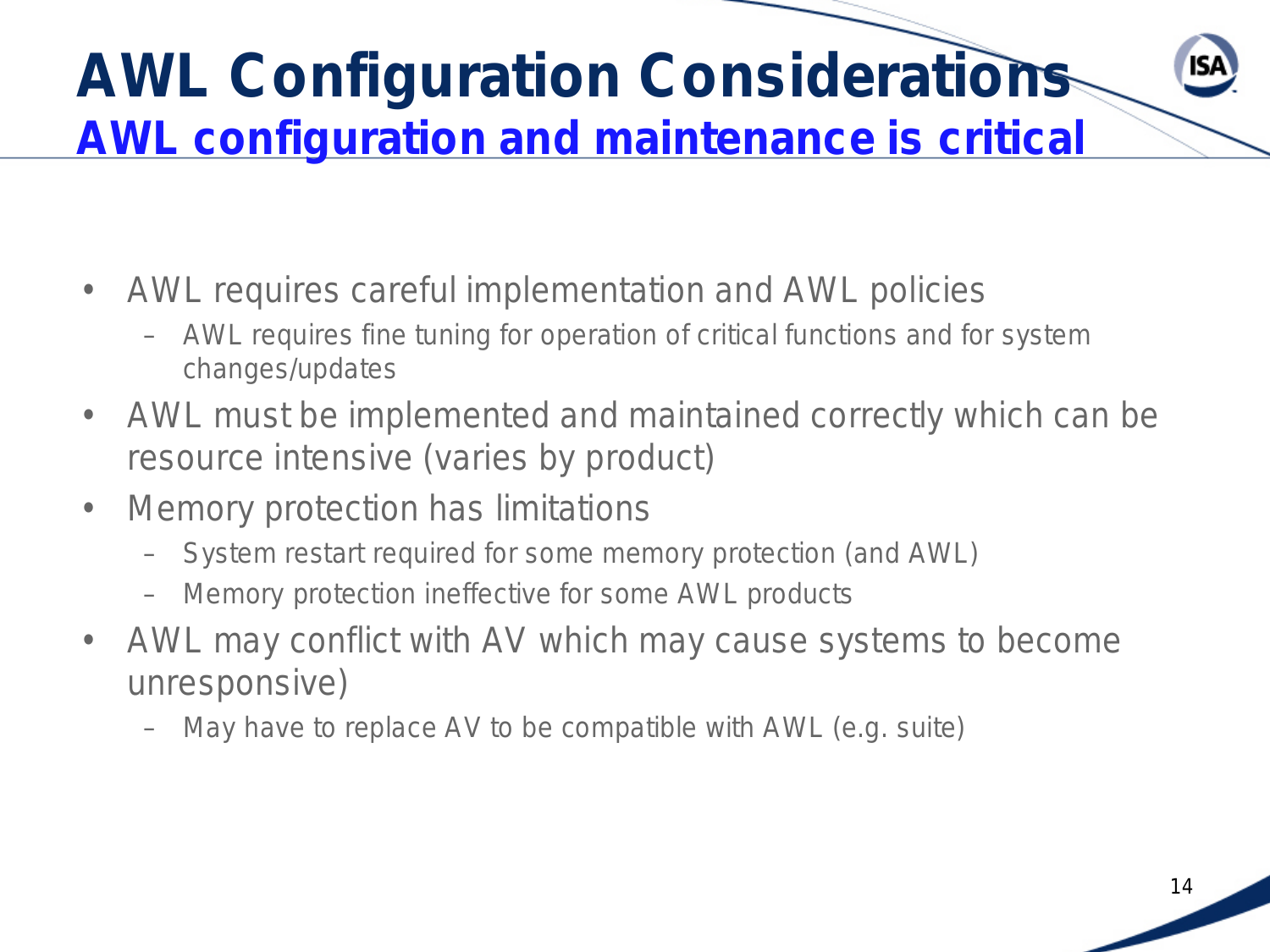#### **AWL Testing Attributes**

- $\triangleright$  Server Install
- $\triangleright$  Client Install
- $\triangleright$  Time to Whitelist
- $\triangleright$  Protection against Conficker
- $\triangleright$  Protection against Stuxnet
- **▶ Memory Protection**
- $\triangleright$  File execution protection (zip, USB, etc.)
- $\triangleright$  Works with common AV solutions
- **EXA** Reboot Required
- Works in an Airgapped Environment
- **EXECUTE:** Device Control
- $\triangleright$  Administration
- $\triangleright$  Ease of Use with Vendor Architecture
- $\triangleright$  Ease of Tuning with the Vendor Architecture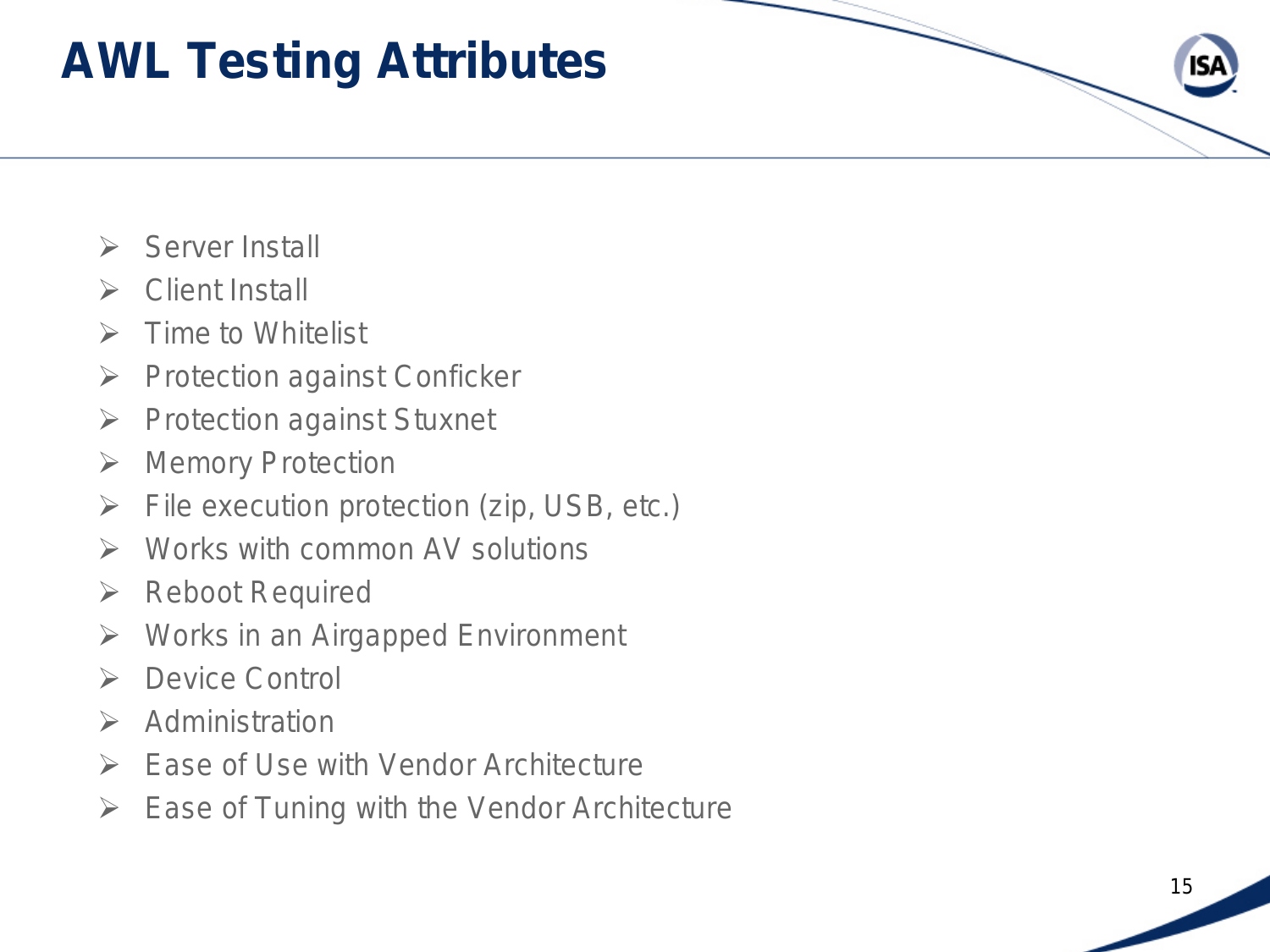

# Appendix B: Project Background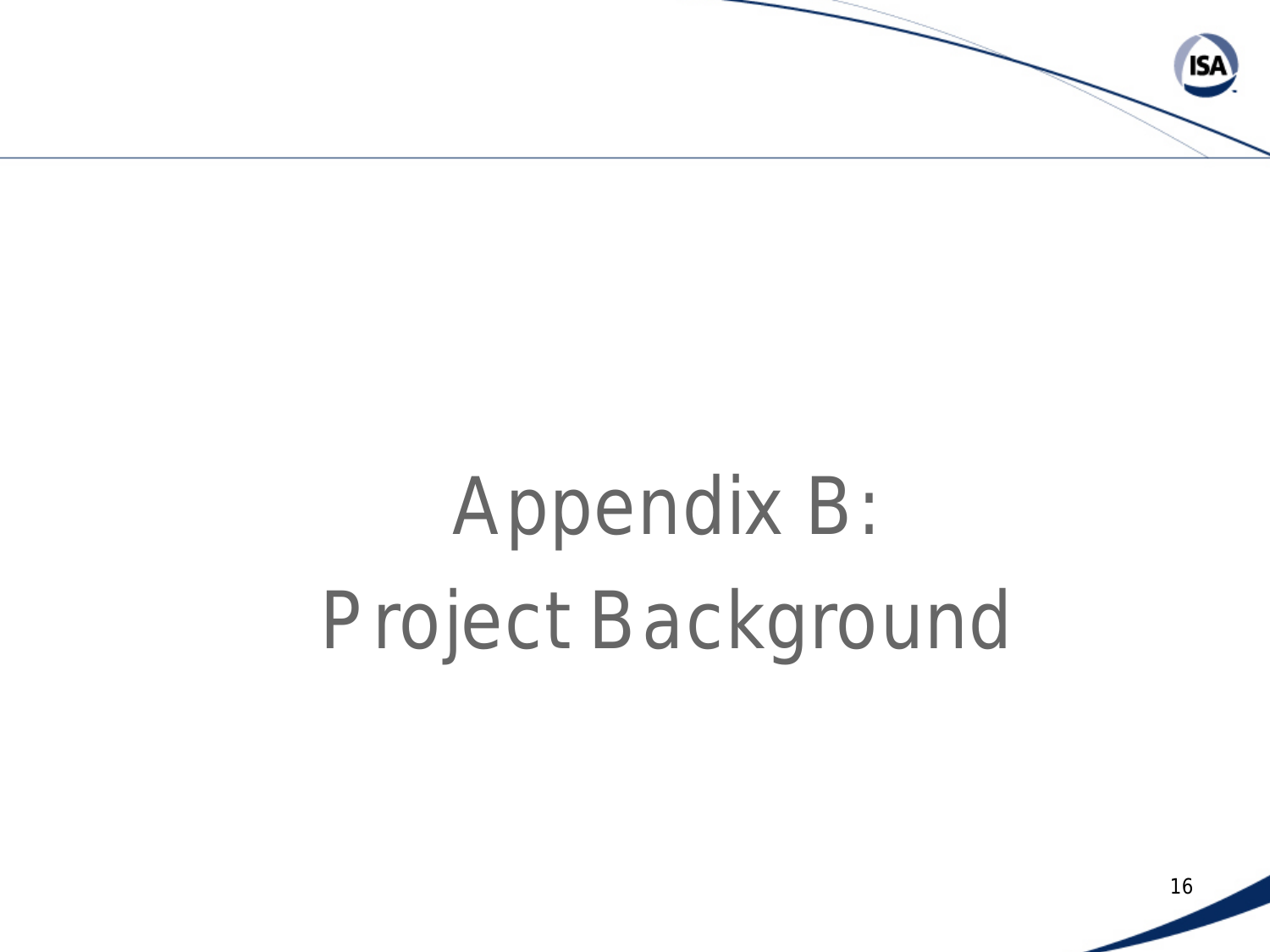#### **Project Out-of-Scope items**

- Embedded Operating Systems, Non-Wintel, PLC/RTU's, and Field Devices
- Mobile/Portable/Hand-held devices
- Network Security Products (Firewalls, Intrusion Detection/Prevention, logging, Network Access Control (NAC)
- Provisioning, Patch & Configuration management products for OS & Control Apps and Security Compliance monitoring technologies and practices
- Software Assurance tools and techniques (app scanning, code review)
- Network Devices (router/switch/gateways, wireless)
- Encryption technologies, Data-loss prevention (DLP, data leakage)
- Non-commercially available, not-for-public release or research products
- Vendors/Technologies requiring confidentiality/non-disclosure agreements
- Security Vendors/products not reasonable available to Automation/Control systems
- SIS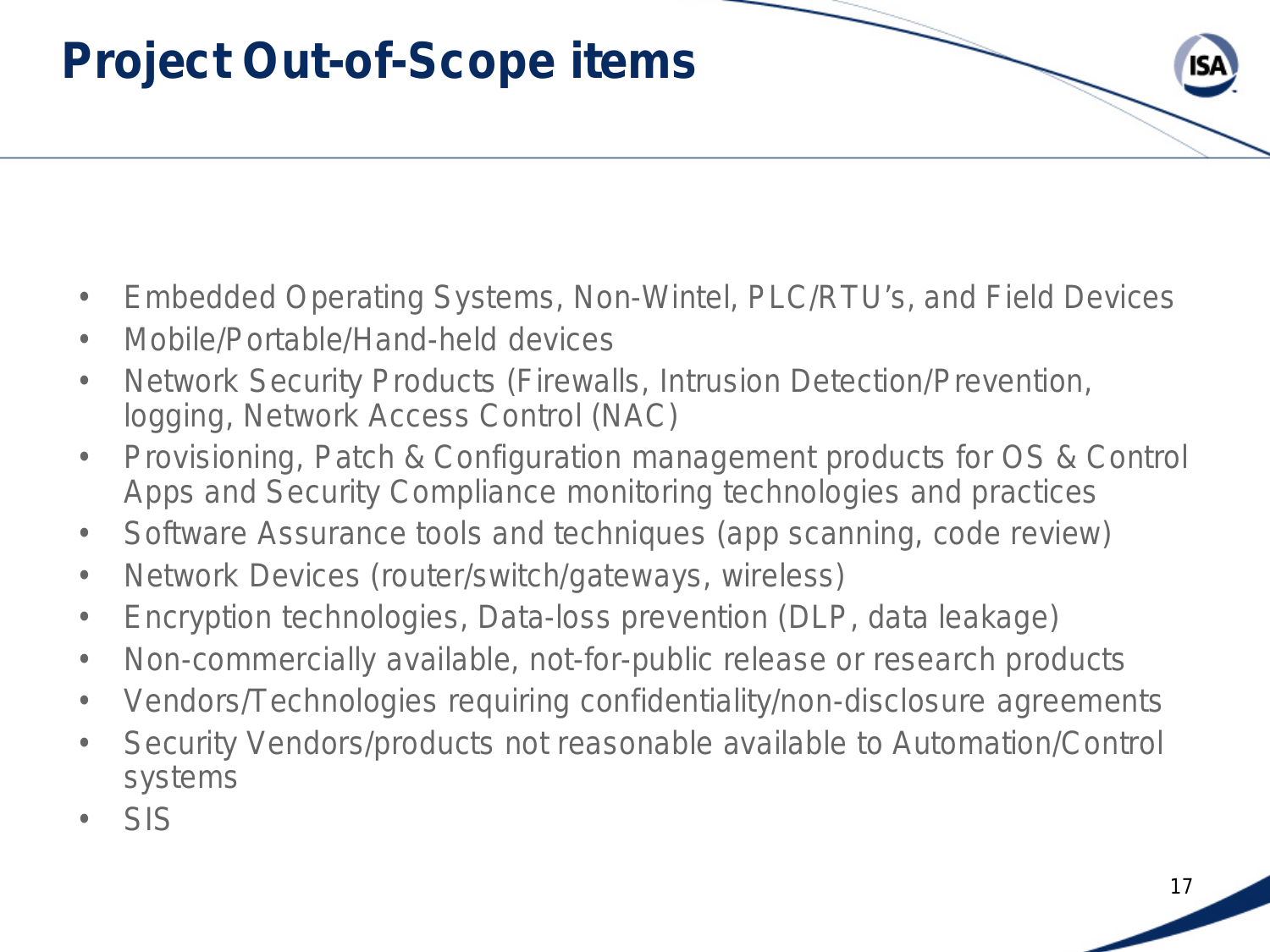## **AWL Vendor Selection Weights Used to select project participants**

| <b>AWL Vendor Selection Criteria</b>                                                                |     |  |
|-----------------------------------------------------------------------------------------------------|-----|--|
| Alignment with project objectives                                                                   |     |  |
| Roadmap going forward: technology and strategic alliances related to AWL                            |     |  |
| Willingness to participate in an evaluation                                                         |     |  |
| Willingness to provide evaluation copy of software                                                  |     |  |
| Engineer support for 2 days onsite and stand-by (phone) support at 3 sites                          |     |  |
| Strategic alliances with automation vendors or integrators specializing in integration              |     |  |
| $\triangleright$ Experience with Process Control, e.g. installed product in Automation environments |     |  |
| Procedures for signature updates or whitelist modification, as appropriate to technology            | 10  |  |
| Interoperability with other standard security solutions                                             |     |  |
| Other security capabilities can you provide in the process control environment                      |     |  |
| Candidates POSSIBLE Weighted Score                                                                  | 100 |  |

**ISA**